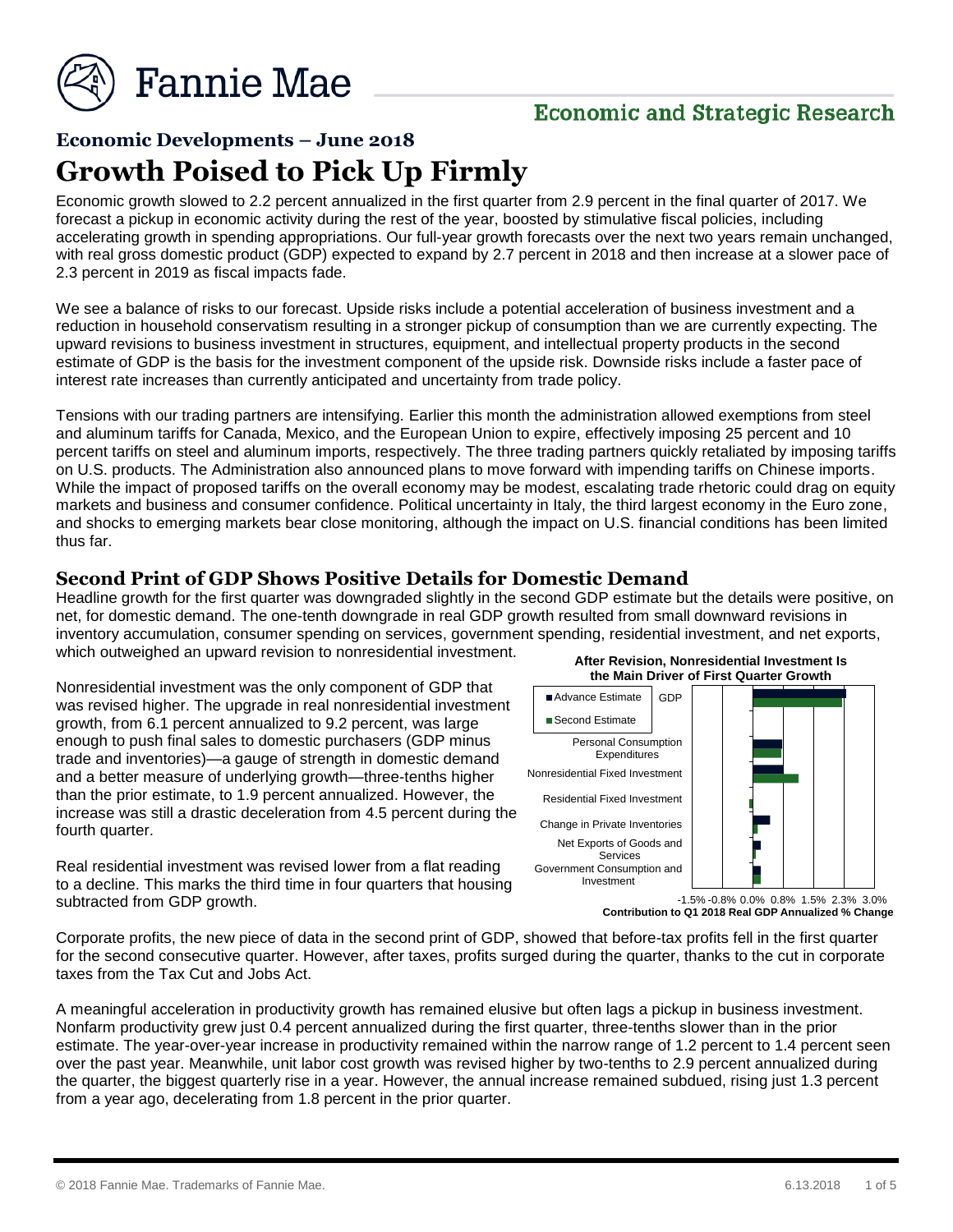

10%



#### **Consumer Spending Poised for a Rebound…**

Incoming data are reinforcing our expectation for strengthening economic growth this quarter. Real consumer spending started the second quarter on a strong note, rising 0.4 percent in April following a 0.5 percent rise in March. Given the first quarter's strong finish and the second quarter's solid start, we expect real consumer spending growth to pick up to 3.0 percent annualized this quarter from 1.0 percent last quarter. Our expectation for accelerated spending is bolstered by continued improving labor conditions.

#### **…Amid a Tighter Labor Market**

Hiring picked up in May, with nonfarm payrolls posting a strong, broad-based increase of 223,000 following a net upward revision for the prior two months. Wages grew 0.3 percent, the

biggest monthly gain since January. However, the annual increase showed no signs of breaking out, staying within the tight range between 2.6 percent and 2.8 percent seen since December. The unemployment rate edged down to 3.8 percent, the lowest level in 18 years, with a record-low rate for African Americans, while the broadest measure of labor underutilization (U-6) declined to 7.6 percent, the best showing in 17 years. One weakness was the third consecutive drop in the labor force participation rate to 62.7 percent.

Other labor market reports also point to continued reduced slack in the market. For example, the Job Openings and Labor Turnover Survey (JOLTS), which lags the monthly employment report by one month, showed that job openings rose in April to a record high of 6.7 million, which exceeded the number of unemployed persons (6.3 million) for the first time since record keeping on job openings began in 2000. At the onset of the current expansion, there were 14.7 million unemployed people and 2.4 million job openings.



**Productivity Growth Remains Anemic In the First Quarter**

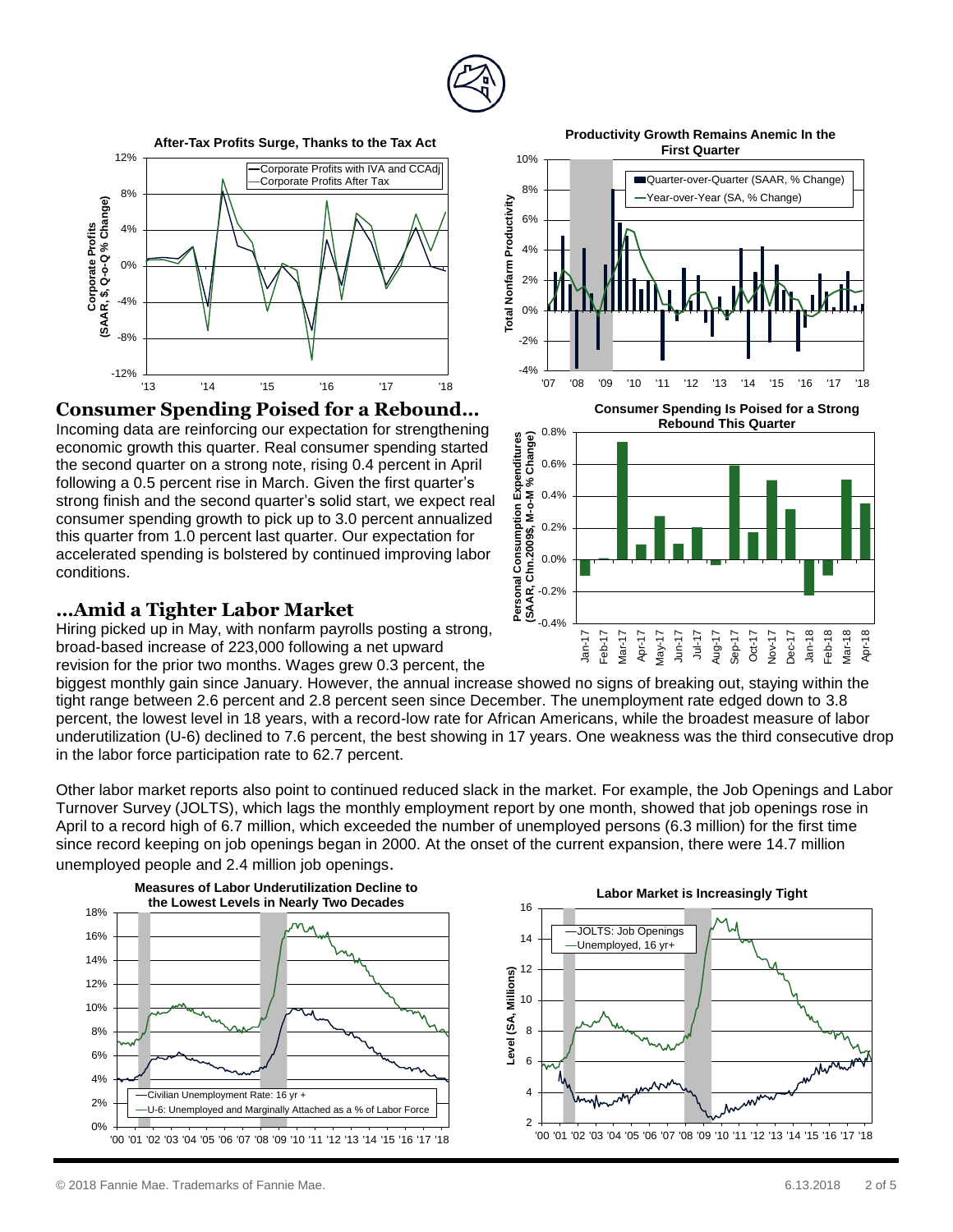

### **Business Equipment Investment Disappoints**

We had expected a boom in business investment in equipment this year in response to the full expensing provision of the Tax Act. So far, actual investment has fallen short of expectations. Real business equipment investment grew 5.5 percent annualized during the first quarter, decelerating from double-digit gains during the second half of 2017. Lackluster data from the transportation sector suggest that real equipment spending is poised to decline this quarter for the first time since the third quarter of 2016. If realized, this quarter's decline should be a one-off, given the generous tax provisions. However, protectionist trade policy could increase uncertainty, leading businesses to delay spending decisions. Strong

equipment spending growth is important to boost productivity growth and keep labor costs contained.

#### **Trade Boosts Near-Term Growth**

The nominal trade deficit narrowed in April for the second consecutive month, as exports increased to a fresh record high while imports fell. At \$46.2 billion in April, the trade deficit has narrowed more than \$9 billion from its level just two months prior, when it reached its widest level since 2008. We expect net exports to add to growth this quarter.

However, going forward, trade will likely face headwinds. Recent tariff actions increased the odds of a negative conclusion to the North American Free Trade Agreement (NAFTA) negotiations. The importance of trade with Canada



and Mexico varies significantly among states. For example, in 2017, exports to Canada accounted for about 8 percent of North Dakota's GDP, and exports to Mexico made up more than 5 percent of Texas' state product. Thus, while the impact on the nation might be modest, trade restrictions would likely hurt some states much more than others.

#### **Fed Signals More Aggressive Tightening**

Annual inflation held steady in April after accelerating in March amid reduced labor market slack. The Fed's favored measure of inflation—the Personal Consumption Expenditures (PCE) deflator—rose 0.2 percent from March but the yearover-year increase remained at 2.0 percent. The core PCE deflator (excluding food and energy) also rose 0.2 percent during the month, leaving the annual increase unchanged at 1.8 percent.

At the June Federal Open Market Committee (FOMC) meeting, the Fed raised the federal funds rate by 25 basis points, to a range of 1.75 percent to 2.00 percent, as universally expected. In the post-meeting statement, the FOMC discontinued forward guidance, dropping language indicating that "the federal funds rate is likely to remain, for some time, below levels that are expected to prevail in the longer run."

The Fed's updated economic projections indicate slightly stronger growth, lower unemployment rates, and higher inflation rates for 2018 than in the March projections. In addition, the dot plot, which shows members' federal funds rate projections, implies a total of four rate increases in 2018, one hike more than was projected in March. With inflation

expectations expected to remain well-anchored around the Fed's inflation target, we continue to forecast only one more rate increase this year, but with the risk skewed toward two hikes.

### **Housing Roundup**

Housing activity was downbeat in April, with declining housing starts, new home sales, and existing home sales. The for-sale inventory of existing homes has remained below year-ago levels for nearly three years. Inventory shortages are impeding sales, but demand appears to be strong as homes are selling fast, with properties typically staying on the market for only 26 days in April, the shortest duration since the series began in 2011.

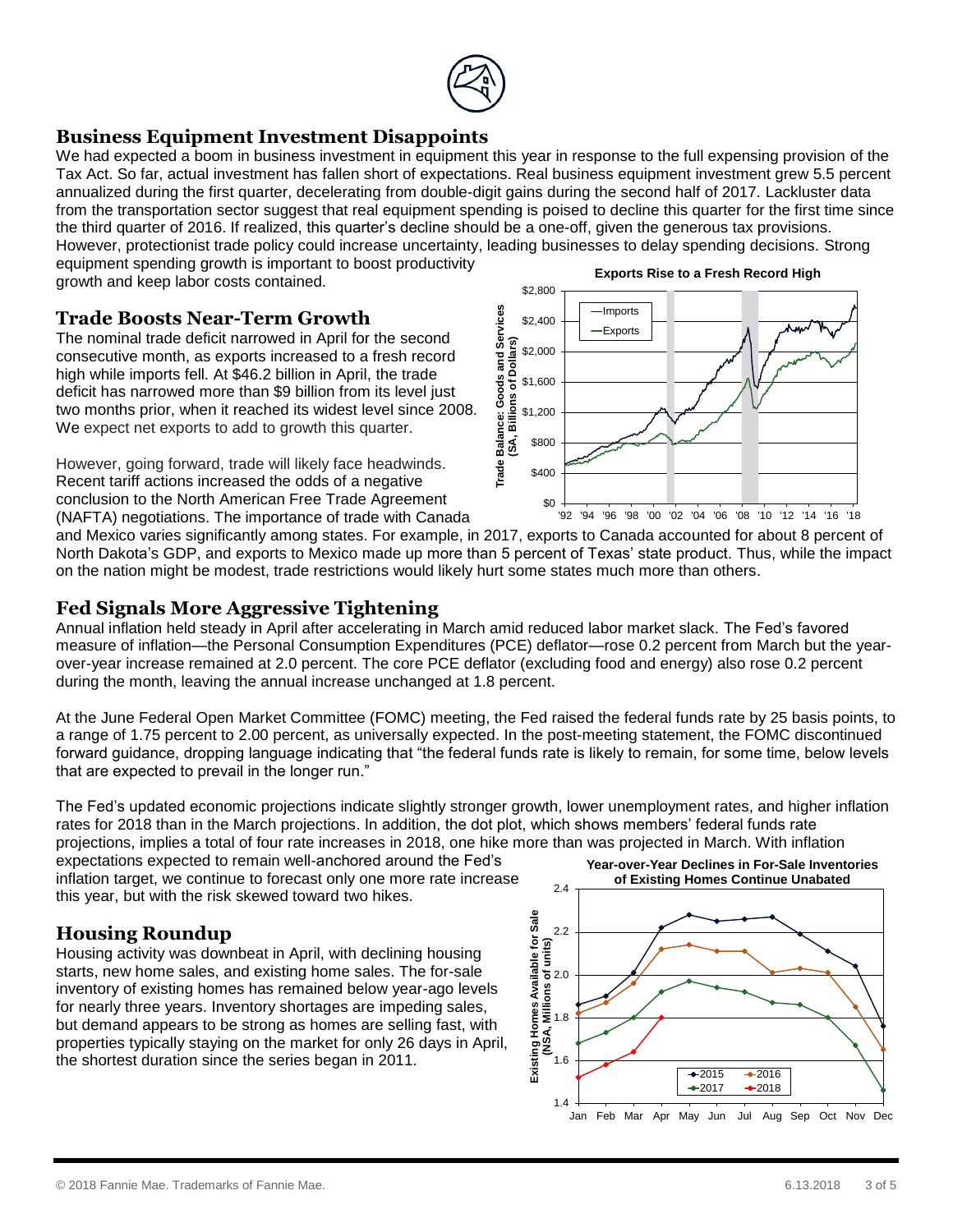35% 40% 45% 50% 55% 60% 65% 70% 75% 80%

**Homeowners' Equity as a Share of Real Estate Value**



Tight inventory continues to boost prices in the presence of strong demand. Main measures of home prices—the S&P CoreLogic Case-Shiller, CoreLogic, and FHFA home price indices—showed strong increases in the first quarter, pushing annual gains to between 6.4 percent and 6.9 percent for the nation.

While the strength in home prices has restrained home purchase affordability and sales, it helped increase household net worth (assets minus liabilities) during the first quarter to \$100 trillion for the first time, as gains in real estate wealth and other components outweighed the first drop in stock market wealth in 10 quarters.

For the first quarter, homeowners' equity in real estate posted the largest gain in almost five years, pushing the equity share of real

**Value Climbs to Highest Level Since Q4 2005**

'55 '60 '65 '70 '75 '80 '85 '90 '95 '00 '05 '10 '15

estate value to 59.7 percent, the highest reading since the end of 2005 and a significant rebound from the trough of 36.2 percent witnessed 9 years go. **Homeowners' Equity Share of Real Estate Home Size Appears to Have Peaked in 2014**

Lean inventory, a strong labor market, and positive demographics should support future single-family homebuilding. Home builders' confidence has remained historically high, but builders continue to face headwinds from rising costs. The median size of new homes sold has been declining in recent years, as builders have focused on smaller homes to meet rising demand from entry-level buyers. However, the record-high cost of lumber has pressured profit margins, making it more difficult to produce relatively modest-priced homes. In addition, shortages of available lots and skilled labor have remained primary concerns for builders. Finished lot price as a share of sales price has risen since 2015, and the construction industry unemployment rate fell in May to 4.4 percent, tying the lowest level since the inception of the series in 2000, pressuring wages.

 $1,000$   $-78$ 

1,200 1,400 1,600 1,800 2,000 2,200 2,400 2,600 2,800

0%

Unemployment Rate: Construction (%)





'00 '02 '04 '06 '08 '10 '12 '14 '16 '18



XXXVI<br>
2.800<br>
The Contract of Contract of Contract of Contract of Contract of Contract of Contract of Contract of Texas 2.200<br>
The Contract of Texas 2.000<br>
The Contract of Texas 2.000<br>
The Contract of Texas in New Single-F